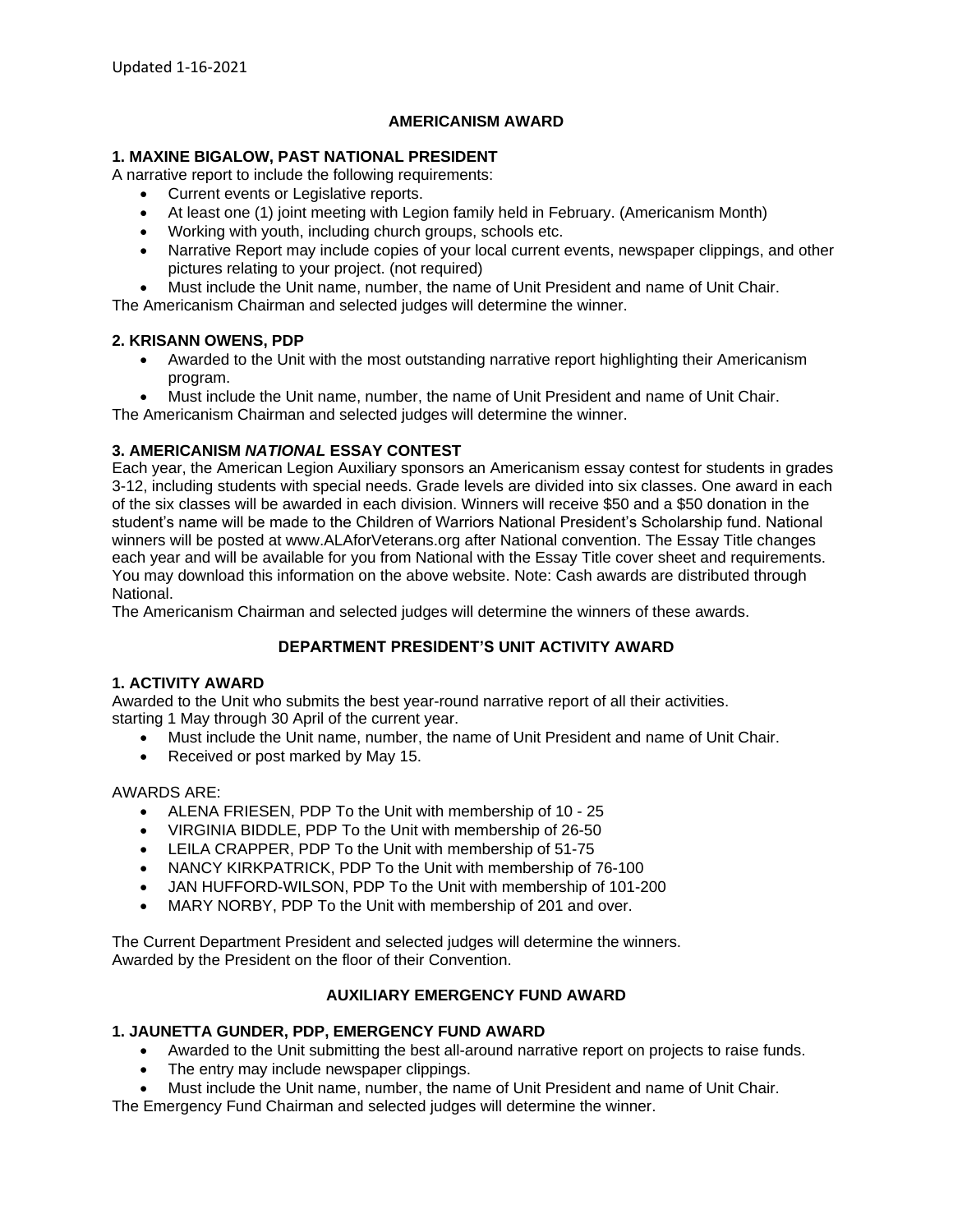## **CHAPLAIN AWARD**

### **1. CHERITA POTTER, PDP, CHAPLAIN ACHEVEMENT AWARD**

Awarded to the most outstanding Auxiliary or Legionnaire member as submitted by the Unit.

- Must be a narrative report and entries will be judged on activities in Auxiliary Programs.
- *DO NOT include the chosen Auxiliary or Legionnaire's member's name in the report.*
- *PLACE, in sealed envelope with nominee's name, unit name, number and district. It will be opened after selection is made by chairman and the judges.*
- Not to exceed 500 words.
- Report must include the Unit name, number, name of Unit President and name of Unit Chair.
- The CURRENT Department President cannot be the recipient of this award.

All entries judged by Department Chaplain and selected judges will determine the winner.

### **2. CHAPLAIN'S PRAYER BOOK AWARD**

Awarded to the Unit chaplain submitting the best Prayer Book, including prayers and other related items. The Department Chaplain and selected judges will determine the winning prayer book.

## **CHILDREN AND YOUTH AWARD**

### **1. PAM SEELYE, PDP, CHILDREN AND YOUTH AWARD FOR THE MONTH OF APRIL**

Awarded to the Unit submitting the best narrative Children and Youth Program held in April.

- Newspaper clippings and publicity may accompany your report. (not required)
- Report must include the Unit name, number, name of Unit President and name of Unit Chair. The Children and Youth Chairman and selected judges will determine the winner.

## **2. CHERYL PARK, PDP, CHILDREN AND YOUTH AWARD**

- Awarded to the Unit submitting the best narrative report for their Children and Youth program.
- Report must include the Unit name, number, name of Unit President and name of Unit Chair.

The Department Children and Youth Chairman and selected judges will determine the winner.

### **3. EDITH E. BROWN MEMORIAL, CHILDREN AND YOUTH AWARD**

Awarded to the Unit submitting the best narrative report involving students participating in projects or events with-in their Community.

• All entries require a statement with documentation of program with accomplishments and supporting letter of recommendation from the Community.

• Report must include the Unit name, number, name of Unit President and name of Unit Chair. The Children and Youth Chairman and selected judges will determine the winner.

## **COMMUNITY SERVICE AWARD**

#### **1. BEST COMMUNITY SERVICE AWARD**

Awarded to Unit with membership of 150 or less. Narrative report Community Service.

• Report must include the Unit name, number, name of Unit President and name of Unit Chair.

• Clippings, pictures, and other displays may be used. (not required)

Remember, if you use pictures, they must be labeled with who is in picture, when and where it was. The Community Service Chairman and selected judges will determine the winner.

## **2. MARY LARSEN, PDP BEST COMMUNITY SERVICE AWARD**

Awarded to the Unit with membership of 151 or more submitting the best narrative report on their Community Service Programs.

- Entry may include newspaper clippings and pictures. (not required) *Remember must be labeled.*
- Report must include the Unit name, number, name of Unit President and name of Unit Chair.
- The Community Service Chairman and selected judges will determine the winner.

## **3. LOIS PETERSON, PDP BEST PROJECT ON COMMUNITY SERICE**

Awarded to the Unit submitting the best narrative report for Community Service project.

- 70 % Community Service Project.
- 30 % Newspaper publications on this Project.
- Report must include the Unit name, number, name of Unit President and name of Unit Chair.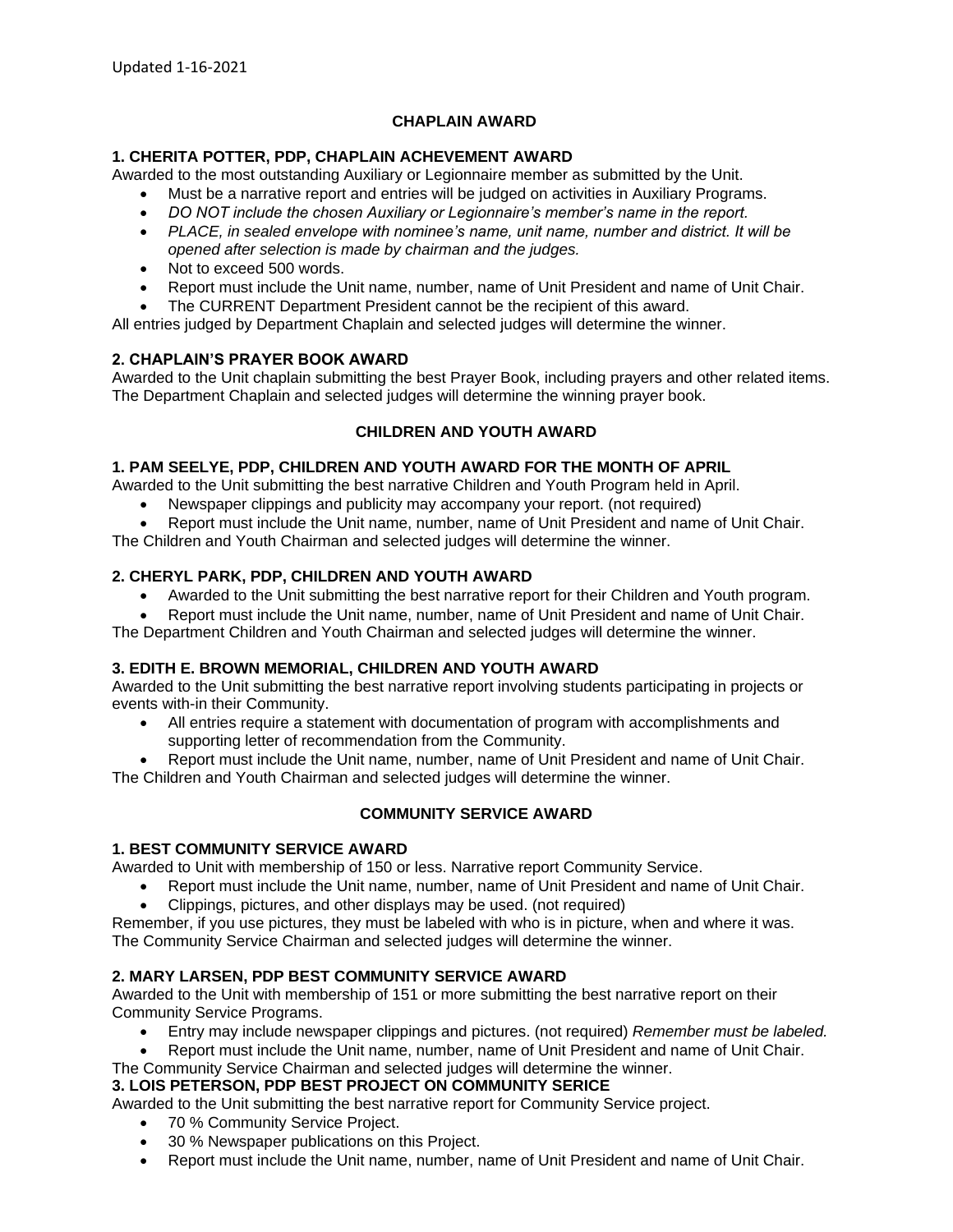The Community Service Chairman and selected judges will determine the winner.

# **DISTRICT PRESIDENT'S AWARD**

### **1. SUSIE DANNEN La VOIE MEMORIAL AWARD:**

Awarded to the most outstanding District President's narrative report.

- Presented annually.
- Judged on their promotion of Americanism, Children & Youth, Veterans Affairs & Rehabilitation and Community Service within their District.
- Three (3) Past Department Presidents will judge this narrative report.
- Must be received at Department by May 15 of the current year.

The Current Department President presents this award during the Department Convention.

## **EDUCATION/SCHORLARSHIP AWARDS**

### **1. EVELYN OGILVIE, PDP, BEST OVER ALL EDUCATION/SCHOLARSHIP AWARD**

- Awarded to the Unit submitting the best Education narrative report.
- Report must include the Unit name, number, name of Unit President and name of Unit Chair.

The Education/Scholarship Chairman and selected judges will determine the winner.

### **2. ELLEN EIVERS, DEPARTMENT SCHOLARSHIP AWARD**

Awarded to the Unit sponsoring the Department Scholarship applicant winner.

# **GIRLS STATE AWARDS**

### **1. LOUISE PUGH, PDP, GIRLS STATE GOVERNOR AWARD**

Awarded to the Unit selecting the Girl State citizen elected to Governor.

## **2. GIRLS NATION AWARDS: ARDIS SNYDER and JULIE WICHMAN**

Awarded to the Unit(s) selecting the two (2) Senators elected to attend Girls Nation.

#### **3. VIRGINIA WILLIAMS, PDP, GIRLS STATE AWARD**

Best narrative report submitted on how their delegates are selected.

- Contacting the High School or Home School students who qualify. (home schooled students, must have completed their junior year.)
- Distribution of the information in schools.
- Public relations. (promoting awareness of the program)
- Community and/or other financial Contributions.
- How many Unit members participated in the selection process.
- Interviewing process.
- Method of selecting your delegates.
- Orientation of the delegates.
- Publicity and Pictures may be included. (not required). *Remember, if you use pictures they need to be labeled with names, when and where.*
- Report must include the Unit name, number, name of Unit President and name of Unit Chair.

The Girls State Chairman and selected judges will determine the winner.

### **4. GRACE WALKER MEMORIAL AWARD**

Awarded to the Unit selecting the Girls State citizen winning the position of Chief Justice.

## **5. KAROL SATTERFIELD, PAST GIRL STATE DIRECTOR: SAMSUNG AWARD**

Awarded to the Unit selecting the Girls State citizen chosen as the Samsung Scholarship recipient.

## **6. SONDRA LINO MEMORIAL, PAST GIRL STATE DIRECTOR: FIRST CITIZEN AWARD**

Awarded to the Unit selecting the Girls State citizen that was chosen as Oregon Girl State First Citizen.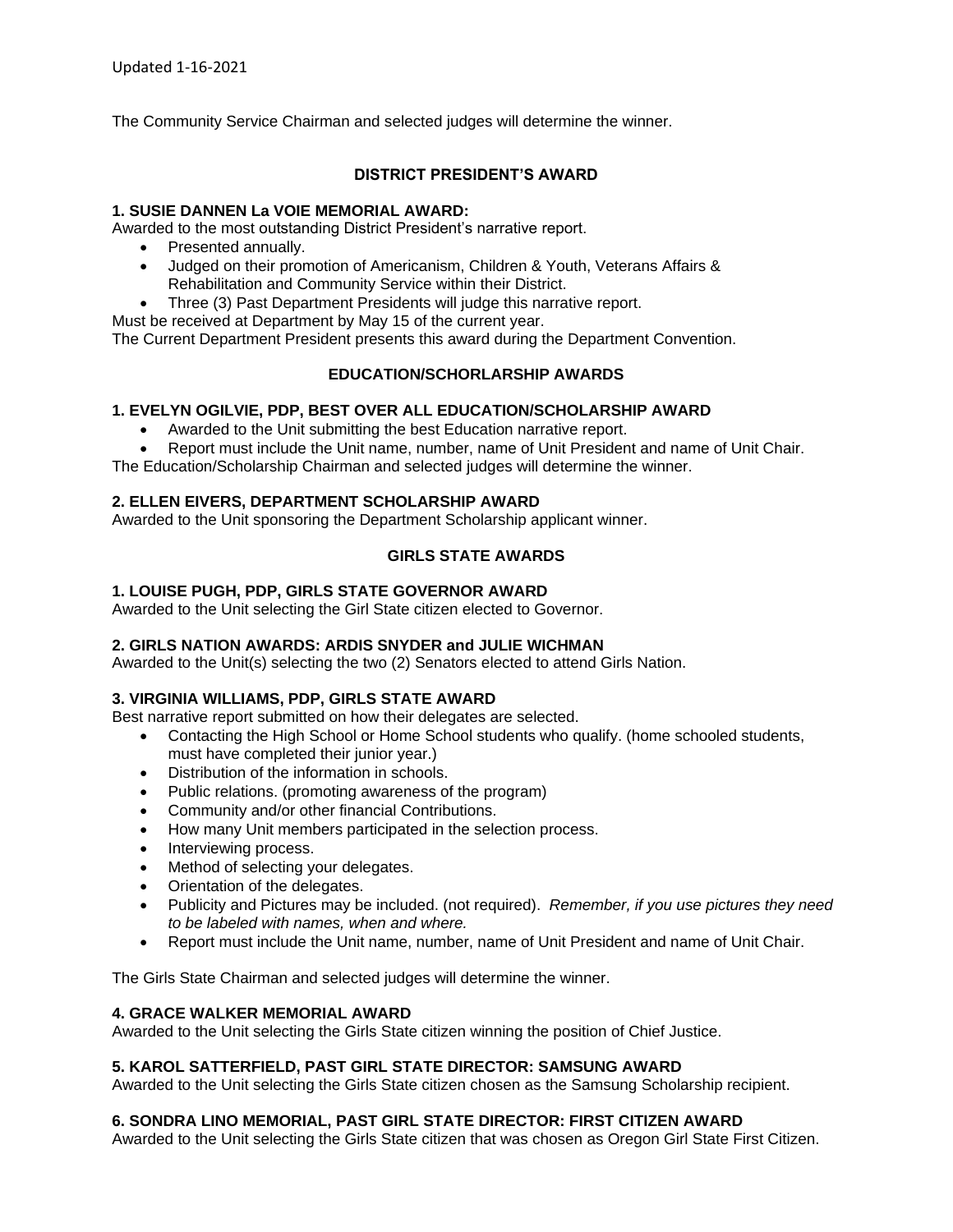# **7. DARLENE Mc LAUGHLIN MEMORIAL, PDP**

Awarded to the Unit selecting Girls State citizen winning the election for Secretary of State.

## **HISTORY AWARDS**

## **1. LINDA BOONE, PAST NATIONAL PRESIDENT, UNIT HISTORY AWARD**

Awarded to the Unit submitting the best narrative report on the current years History.

- The criteria and rules for the history book will be found in your bulletin.
- Must be received or postmark to the Department Historian no later than the May 15.
- You may include pictures. (not required) *Remember, if you use them, they must be labeled with the names, also when and where.*

The Department Historian and selected judges will determine the winner.

### **2. GEN HORNE, PDP, MEMORY BOOK**

Awarded to the Unit who submitted the best Memory Book.

You may include pictures, cards, newspaper items, newsletters, posters, etc.

Allowed to be in a scrapbook form, with everything from the Unit's President's year.

Just follow the simple rules below:

- First page of book must have a picture of your President, her name, Unit name and number.
- All pictures must have names of the person(s) pictured, date of event and event description.

The Department Historian and selected judges will determine the winner.

## **JUNIOR ACTIVITIES**

*ALL entries must be received by the Department Junior Activities Chairman no later than thirty (30) days prior to the Junior Conference.*

*ALL entries for Junior awards are judged and awarded at their conference except for the Cyndi Dahl Award. The Junior Activities Chairman shall report the results on the Convention floor.*

## **1. CYNDI DAHL, PDP, JUNIOR ACTIVITIES AWARD**

Awarded to the Unit with the best narrative Junior activity report.

• Report must include the Unit name, number, name of Unit President and name of Unit Chair. The Junior Activities chairman and selected judges will determine the winner.

## **2. VIRGINIA BIDDLE, PDP, JUNIOR ACTIVITIES AWARD**

Awarded to the Junior unit that actively participates or promotes any of the following programs:

- In narrative form. Pictures and newspaper articles may be included. (not required)
- Handicapped Children (i.e.Special Olympics), Children's homes for handicapped or the
- handicapped Children within their schools or Community.
- Report must include the Unit name, number, name of Unit President and name of Unit Chair.

The Junior Activities Chairman and selected judges of choice will determine the winner.

## **3. LYNNE WAKEMAN MEMORIAL, JUNIOR PRAYER BOOK AWARD**

Awarded to the Junior Unit submitting the best Junior Prayer Book.

The Junior Activities Chairman and selected judges of choice will determine the winner.

## **4. LOUVANNA MONDERS PDP JUNIOR HISTORY AWARD**

Awarded to the Junior Unit submitting the best History Book.

The Junior Activities Chairman and selected judges of choice will determine the winner.

## **5. JUNIOR HELPING HANDS AWARD, (PREVENTING BIRTH DEFECTS)**

Awarded to the Junior unit submitting the best report describing their activities in helping the prevention of birth defects in addition to their regular program of activities.

- The current Children & Youth Chairman shall help judge this award with Junior Activities Chairman and Sons of the American Legion (SAL) Commander.
- Suggested activities: Fund raising event for the American Legion Child Welfare Foundation (CWF) and other organizations doing research on prevention of birth defects i.e., March of Dimes.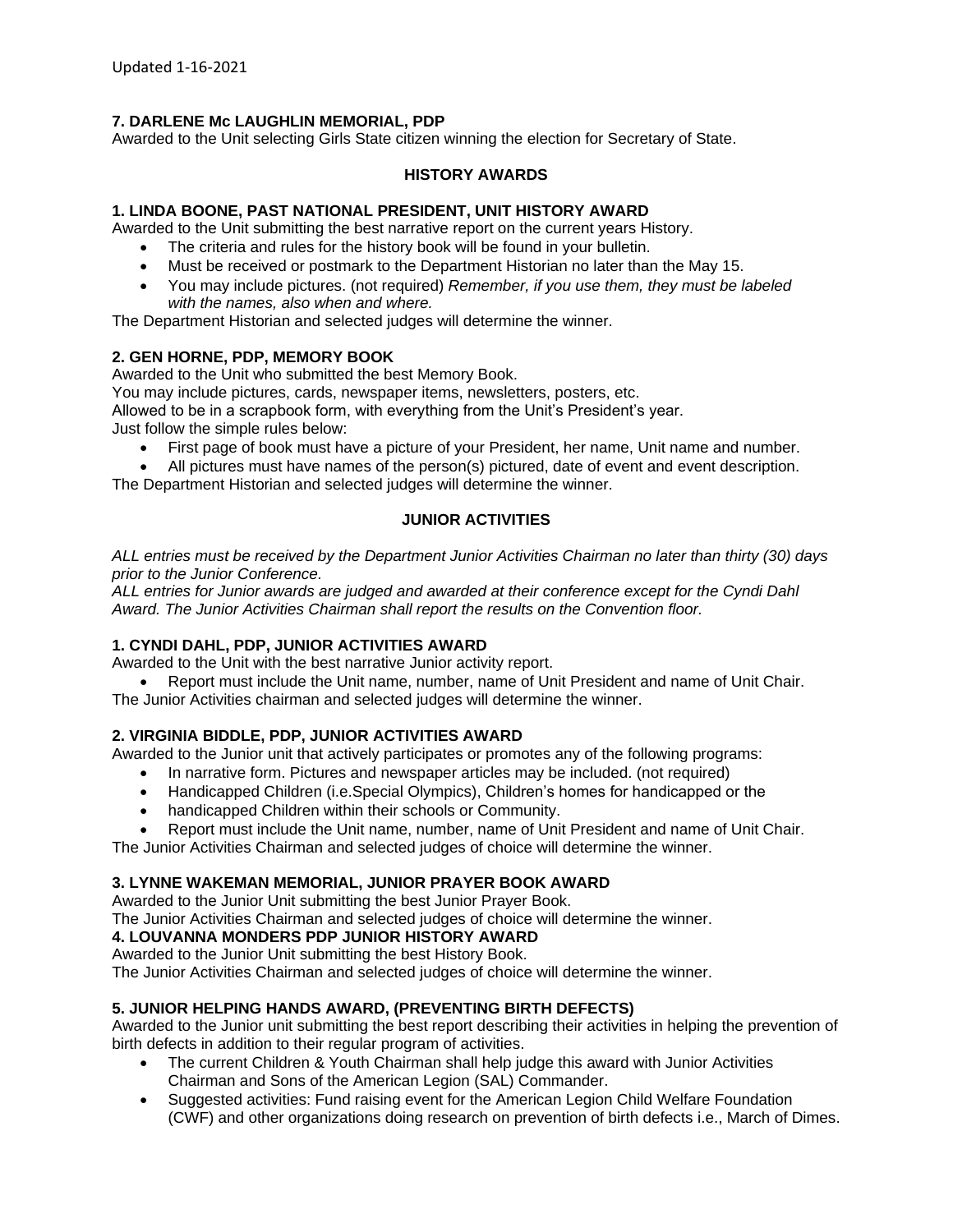## **6. NADINE MENKE MEMORIAL. JUNIOR POPPY TROPHY**

Awarded to the Junior unit submitting the best narrative report on their Poppy program.

Not to exceed 1500 words.

The Junior Activities Chairman and selected judges will determine the winner.

# **7. MOLLY McLAUGHLIN JUNIOR ACTIVITIES PRESS BOOK AWARD**

Awarded to the Junior unit submitting the best Press Book.

- The Press Book must cover activities, newspaper clippings, bulletins, etc. (presented in the Junior Activities Handbook)
- Press Book must be accompanied by narrative reporting month to month programs.
- The narrative report must be written by a JUNIOR member, with her name, age and chairmanship.
- Minimum150 words and not more than 300 words.

The Junior Activities Chairman and selected judges will determine the winner.

### **8. LOUISE CARTER, PDP, VETERANS AFFAIRS AND REHABILITATION AWARD**

Awarded to the Junior unit submitting the best narrative report for the most outstanding year-round program including projects and activities.

- Not to exceed 500 words.
- Must have the Unit's name, number, Junior Presidents, and the VA&R Chairman's names.

The Junior Activities Chairman and selected judges will determine the winner.

## **9. BARBARA SUMNER/SID CARTER, AMERICANISM AWARD**

Awarded for the best Narrative report on the promotion of Americanism.

- Report may be a one-time event or for the year's activities.
- Not to exceed 500 words.
- Must include the Unit name, number, Junior President, and the Americanism Chairman's names.

The Junior Activities Chairman and selected judges will determine the winner.

## **10. SUZIE VOSS, JUNIOR MEMBER OF THE YEAR**

Awarded to the Junior that has accomplished the most for Veterans and Children & Youth activities.

- A narrative report for the work they've done for Veterans and Children & Youth.
- Not to exceed 1,000 words.
- *Must be signed by the Senior Unit President and Unit Junior Activities Chairman.*
- *Must be sent to the Department Junior Activities Chairman by April 1 of current year.*

The Junior Activities Chairman and selected judges will determine the winner.

**THE FOLLOWING AWARDS: Cash** awards given at the annual Junior Conference.

- JUNIOR HISTORY BOOK 2nd place \$5.00, 3rd place \$3.00
- JUNIOR PRAYER BOOK 2nd place \$5.00, 3rd place \$3.00

• JUNIOR ACTIVITIES – HANDIWORK CONTEST (PAPER)

#### **Handmade corsages and/or boutonnieres with at least one Poppy**

- Class I ages  $6 9$  First place \$5.00, 2nd place \$3.00
- Class II ages  $10 13$  First place \$5.00, 2nd place \$3.00
- Class III ages 14 18 First place \$5.00, 2nd place \$3.00

## **HANDI WORK CONTEST (PAPER) with or without a Poppy**

- Class I ages  $6 9$  First place \$5.00, 2nd place \$3.00
- Class II ages  $10 13$  First place \$5.00, 2nd place \$3.00
- Class III ages 14 18 First place \$5.00, 2nd place \$3.00

## **UNIT LEADERSHIP AWARD**

## **1. PATTY COOPER, PDP, LEADERSHIP AWARD**

Awarded to the Unit submitting the best narrative report for their year-round activities promoting leadership within their Unit.

- Report may be on a one-time event or a year-round activity.
- Must include the Unit name, number and the Leadership Chairman's name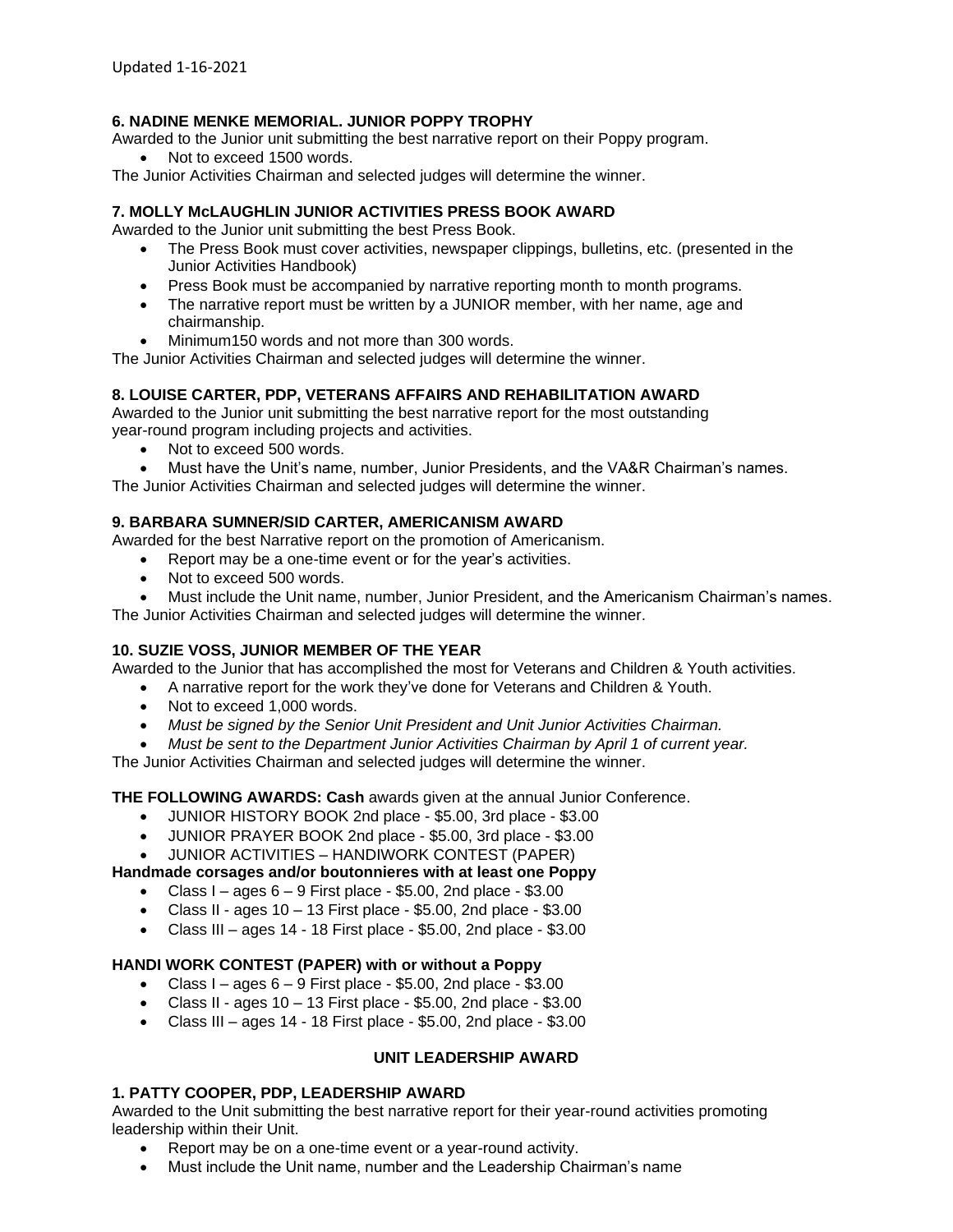• May include parliamentary procedures, history, constitution and by-laws, workshops attended, handouts used, bulletins or newsletter articles.

The Leadership Chairman and selected judges will determine the winner.

### **LEGISLATIVE AWARD**

### **1. BERNICE MARCROFT, PDP LEGISLATIVE AWARD**

• Awarded to the Unit submitting the best all- around narrative report.

• Report must include the Unit name, number, name of Unit President and name of Unit Chair. The Legislative Chairman and selected judges will determine the winner.

## **MEMBERSHIP AWARDS**

*(\*\* The awards 1-7 will need Department to figure out the percentages and send the results to the Department Membership Chairman to enable her to give these awards\*\*)*

### **1. ESTELLE KROEGER MEMORIAL AWARD**

Presented to the unit *under* 100, with the greatest numerical gain into Department by December 31 compared to December 31 of previous year.

### **2. EVELYN OGILVIE PDP MEMBERSHIP AWARD**

Presented to the unit *over* 100, with the greatest numerical gain into Department Headquarters by December 31 compared to December 31 of previous year.

### **3. BEV MYERS, PDP MEMBERSHIP AWARD**

Presented to the unit with membership of 10-100 with highest percentage gain 30 days prior to convention.

### **4. JODY MARSH, PDP MEMBERSHIP AWARD**

Presented to the Unit with membership of 101-200 with the highest percentage gain of membership 30 days prior to Department Convention.

#### **5. MAXINE BIGALOW, PNP, AWARD**

Presented to the Unit with membership of 201+ with highest percentage gain of membership 30 days prior to Department convention.

#### **6. MARLENE WETTSTEIN, PDP, DISTRICT PRESIDENT'S AWARD:**

Presented to the District President with the highest number of Unit's making goal for the current year.

#### **7. TONI EPPERSON, PDP, AWARD:** *(Need to receive this information from Department)*

Presented to the Unit that enrolled the greatest percentage of NEW SENIOR members based on total membership into Department 30 days prior to convention.

- Reinstated or transfers shall not count.
- A new Unit shall not be eligible the year their Charter is issued.

The Membership Chairman and selected judges will determine the winner.

## **8. VIRGINIA BIDDLE, PDP, LONGEST CONTINUED MEMBERSHIP**

Awarded to the Unit with the best narrative report on one or more members, who have had continuous membership in the Auxiliary for the greatest length of time.

- Unit must submit a narrative report giving the background of their candidate(s).
- Report must include the Unit name, number, name of Unit President and name of Unit Chair.
- Not to exceed 500 words

The Membership Chairman and selected judges will determine the winner.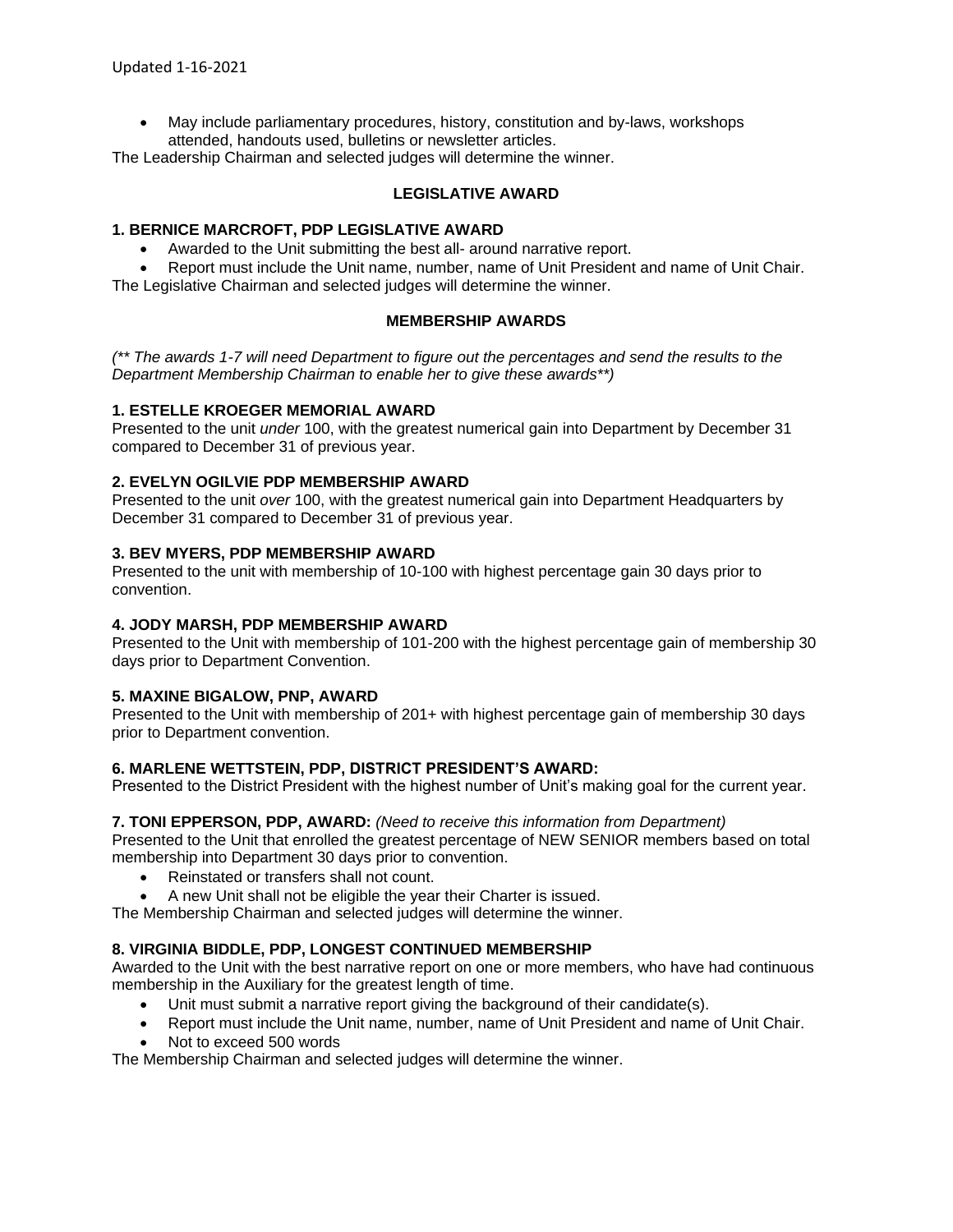## **NATIONAL SECURITY AWARD**

### **1. PHYLLIS PARENT, PDP, NATIONAL/SECURITY, CIVIL PREPAREDNESS**

- Awarded to the Unit with a narrative report on how their Unit's participated in the National Security/Civil Preparedness program.
- Report must include the Unit name, number, name of Unit President and name of Unit Chair. The National Security Chairman and selected judges will determine the winner.

### **PAST PRESIDENTS PARLEY AWARDS**

#### **1. GEN HORNE, PDP, PAST PRESIDENT'S PARLEY AWARD**

- Awarded to the Unit submitting in the best Past Presidents Parley narrative report of their year's activities, including working on membership Thirty (30) days prior to Department Convention.
- Report must include the Unit name, number, name of Unit President and name of Unit Chair.

The Past Presidents Parley Chairman and selected judges will determine the winner.

### **2. PAST PRESIDENTS PARLEY - MEMBER of YEAR AWARD**

Awarded to a Unit submitting a narrative report regarding a qualified SENIOR member to become Unit Member of the Year.

- Member cannot have been elected or appointed in a leadership role higher than Unit President.
- Years of membership are not part of the criteria for this award.
- Current membership dues must be paid.
- The narrative entry cannot exceed 1,000 words describing the nominee's accomplishments.

*DO NOT include the members name in your report. PLACE it in a sealed envelope with the nominee's name, Unit name, number, and district. It will be opened after the selection is made by the Past Presidents Parley Chairman and judges of their choice.*

#### **POPPY AWARDS**

#### **1. ELLIE BUELL, PDP, POPPY PROGRAM**

Awarded to the Unit submitting the best over-all narrative report on their Poppy Program.

- Report must emphasize each facet of the Poppy Program.
- It must contain the Unit name, number, President, and Unit Poppy Chairman's names.
- The Department Poppy Chairman and selected judges will determine the winner.

#### **2. JEWEL BABB, PDP, MEMORIAL**

Awarded to the Unit with the highest gross income in comparison to the number of poppies purchased. The Department Poppy Chairman will contact Department to get this information to make the award.

#### **3. POPPY PROGRAM BASED ON UNITS MEMBERSHIP**

Awarded to the Unit submitting the best year- round narrative report for the Poppy program.

- a. **DARLENE Mc LAUGHLIN PDP**: Awarded to the Unit with membership 10 -100
- b. **FLORENCE COMBER, PDP**: Awarded to the Unit with membership 101-200
- c. **JUDY LLOYD AWARD PDP**: Awarded to the Unit with membership of 201 and above.

The Poppy Chairman and selected judges will determine the winner.

## **4. NADINE MENKE MEMORIAL, POPPY DISPLAY AWARD**

The Unit entering the best Poppy display expressing the signification of the Poppy.

- Only displays entered at the Department Convention shall qualify.
- The Department Poppy Chairman shall select three (3) members from Units present at convention who do not have a display in competition to be judged.

### **5. POPPY AWARD**

Awarded to the Unit that has raised the most amount of money for Poppy distribution for the current year.

- The amount shall be taken from the financial Poppy Report sent into Department by June 1.
- The certificate will be given at Convention each year.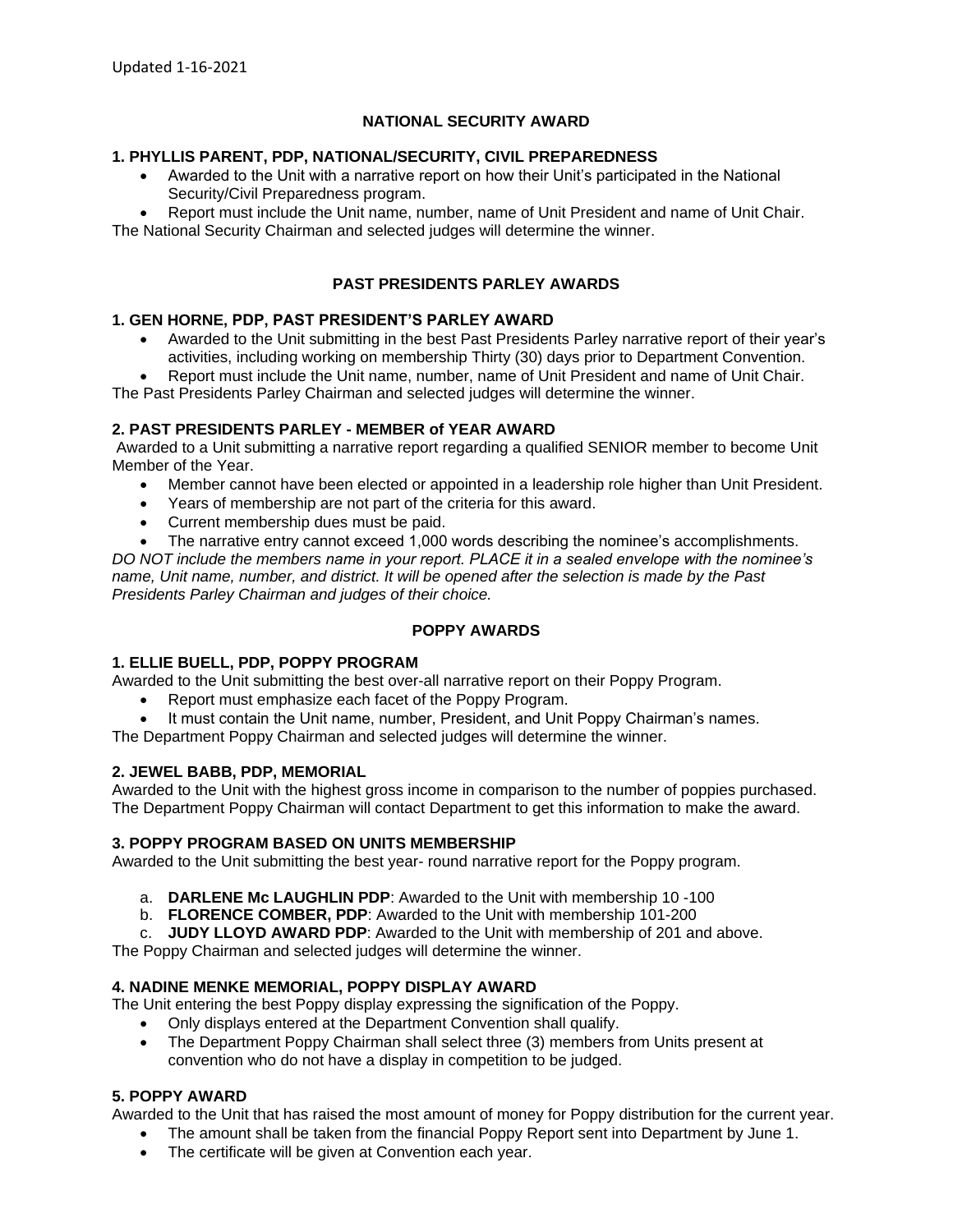• Requires Department to send the Poppy Chairman this financial Poppy Report.

## **6. POPPY POSTER AND COLORING CONTEST**

This award will be included in the Poppy Chairman's bulletin. It will include the information you need for the schools and the different classes of students involved.

# **PUBLIC RELATIONS AWARD**

### **1. LOIS WEST MEMORIAL, PUBLIC RELATIONS AWARD**

Presented to the Unit submitting the best overall narrative report.

- Must include social media, news media, radio, and TV.
- Report must include the Unit name, number, name of Unit President and name of Unit Chair.
- Judged on the following percentages: News Media 25%, Social Media 50%, Radio 15 %, and TV 10 %.

The Public Relations Chairman and selected judges will determine the winner.

### **VETERANS AFFAIRS AND REHABILITATION (VA&R) AWARDS**

#### **Department Awards:**

- **1. Muriel E. Nothinger Memorial Award:** To the Unit with 10-99 members reporting the most outstanding year-round "Service to Veterans" program.
- 2. **Linda Liebenow Award:**  To the Unit with 100-160 members reporting the most outstanding year-round "Service to Veterans" program.
- 3. **Cheryl Wilson Award:**  To the Unit with 161-250 members reporting the most outstanding year-round "Service to Veterans" program.

## 4. **Clara Scott Award:**

To the Unit with 251 or more members reporting the most outstanding year-round "Service to Veterans" program.

The Department VA&R chairman and selected judges will determine the above winners.

#### 5. **Arlene Downing Veterans Affairs Award:**

To the Unit scoring the most points in the following categories (show your scoring)

- Hours volunteered in a VA facility after orientation training = 20 points max (1 point for every 10 hours)
- Gifts for local disabled veterans  $=$  10 points max (1 point for each \$10.00)
- Articles for recreational or occupational therapy  $= 10$  points max (1 point for each \$10.00)
- Material contributions to VA Hospitals = 20 points max (1 point for each \$10.00)
- Gifts for Christmas Gift Shops = 10 points max (1 point for every \$10.00)
- Monetary donations donated to Department for the VA&R fund = 10 points max (1 point for every \$10.00)
- Round trip mileage to the nearest VA facility  $= 10$  points max (1 point for every 10 miles)
- Sponsor a special event for VA facility = 10 points max (5 points for each sponsored event)
- The Department VA&R chairman and selected judges will determine the winner.

#### 6. **Marge Kenobbie Memorial Award:**

- Awarded to the Unit submitting the best narrative (supplemental) report to include:
- Service and/or funds given to the VA Transplant housing Unit.
- Community awareness of Veterans.
- Outlining your Unit's projects and activities.
- Report must include Unit name and number, name of Unit President and VA&R chairman.